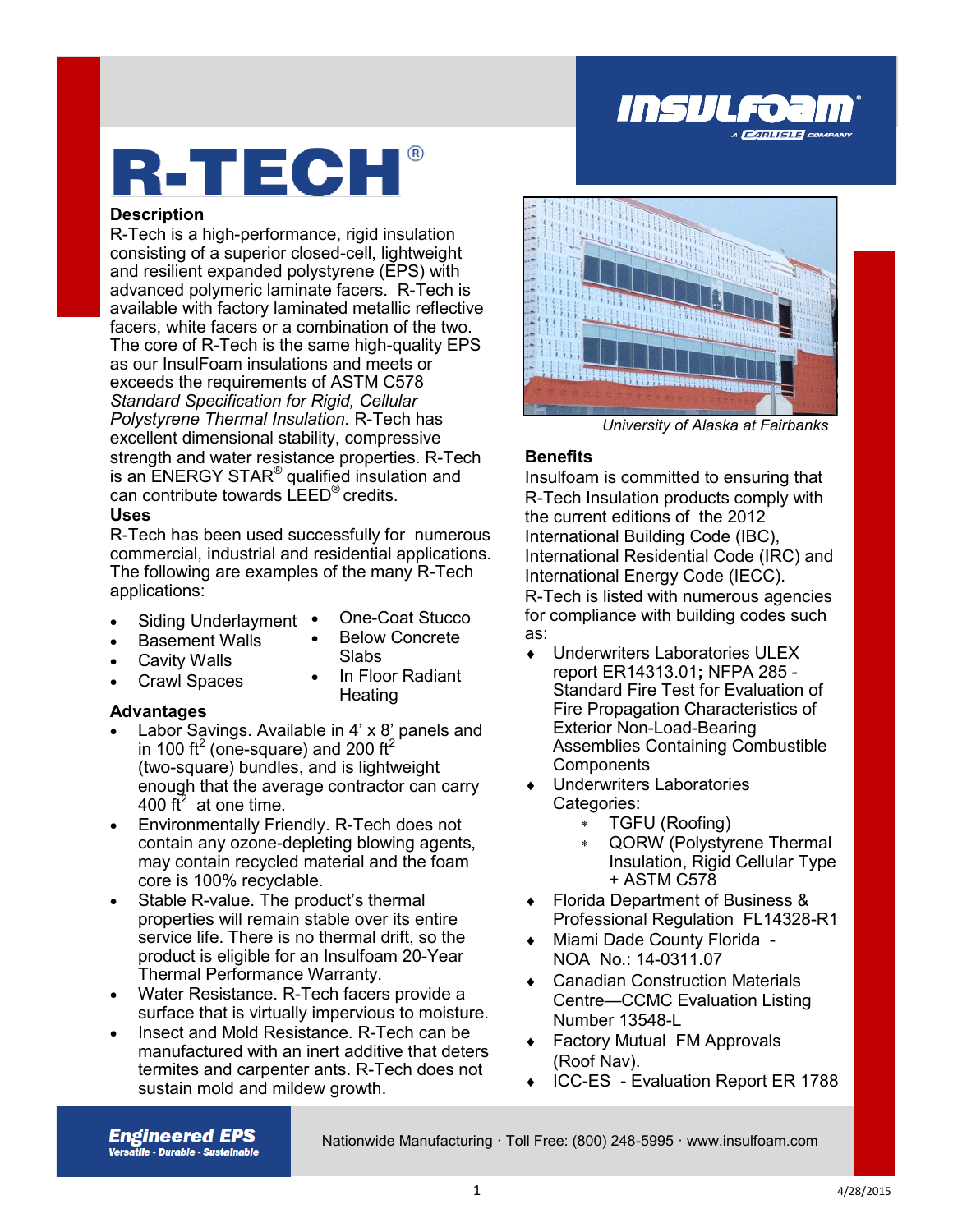

## R-TECH® INSTALLATION INSTRUCTIONS

The following instructions are provided for the installation of InsulFoam R-TECH insulation. These instructions provide guidance and do not cover all aspects related to the installation or use of insulation products in a structure. Check to ensure that the installation complies with the applicable code requirements such as thermal and ignition barriers. Local buildingcodes may have requirements for thickness and R-value of the insulation, vapor retarders, interior thermal barriers and finish materials, exterior weather resistive barriers and claddings, ventilation, insulation in adjacent areas, caulking and sealing, and other items. R-TECH insulation is not required to be installed by a trained or certified installer. As the installer, you are solely responsible for the proper installation of all materials, following product label instructions and or using proper safety precautions during installation to avoid injury. Insulfoam is not responsible for building design and accepts no responsibility for the performance of its products resulting from improper building design, construction faults, or defective installation workmanship.

Adhesive and sealant solvents, which attack InsulFoam R-TECH rigid insulation include esters, ketones, ethers, aromatic, and aliphatic hydrocarbons and their emulsions, among others. InsulFoam R-TECH insulation is not to be placed in contact with materials (or their vapors) of unknown composition, pretest for compatibility at maximum exposure temperature.

| <b>SUBSTRATE</b> | <b>ADHESIVE TYPE</b><br>[TUBE] | <b>APPLICATION RATE</b> |
|------------------|--------------------------------|-------------------------|
| <b>WOOD</b>      | <b>URETHANE</b>                | 1/4" BEAD-16 " OC       |
| METAL            | <b>URETHANE</b>                | 1/4" BEAD-16" OC        |
| <b>CONCRETE</b>  | <b>URETHANE</b>                | 1/4" BEAD-16 " OC       |



Do not install or use InsulFoam R-TECH insulation products with coal tar pitch, highly solvent extended mastics, or solvent-based adhesives without adequate separation.

Insulfoam-a division of Carlisle Construction Materials Inc., does not make any warranty with respect to suitability of adhesive products. Please check with the adhesive manufacturer to confirm the compatibility of their adhesive/ sealants with expanded polystyrene (EPS) and specific applications.

R-TECH insulation should not be installed in applications were the temperature exceeds 167°F (75°C). Protect the R-TECH from direct contact with hot objects and sources of ignition.

### **Tools Needed**

- ◆ Power Drill
- Tape Measure
- Saw
- Utility Knife
- $\leftarrow$  Hammer
- ◆ Straightedge
- Nail and/or pneumatic Staple Gun (minimum 6d ring-shank nails and 15/16" diameter plastic washer or minimum 1.0" wide crown staples)
- Caulk Gun

### **Protective Gear**

- Work Gloves
- Loose-fitting, long-sleeved shirt
- OSHA-approved safety glasses
- ◆ Disposable dust respirator (NIOSH or MSHA approved)

**Engineered EPS Versatlle - Durable - Sustalnable** 

Nationwide Manufacturing · Toll Free: (800) 248-5995 · www.insulfoam.com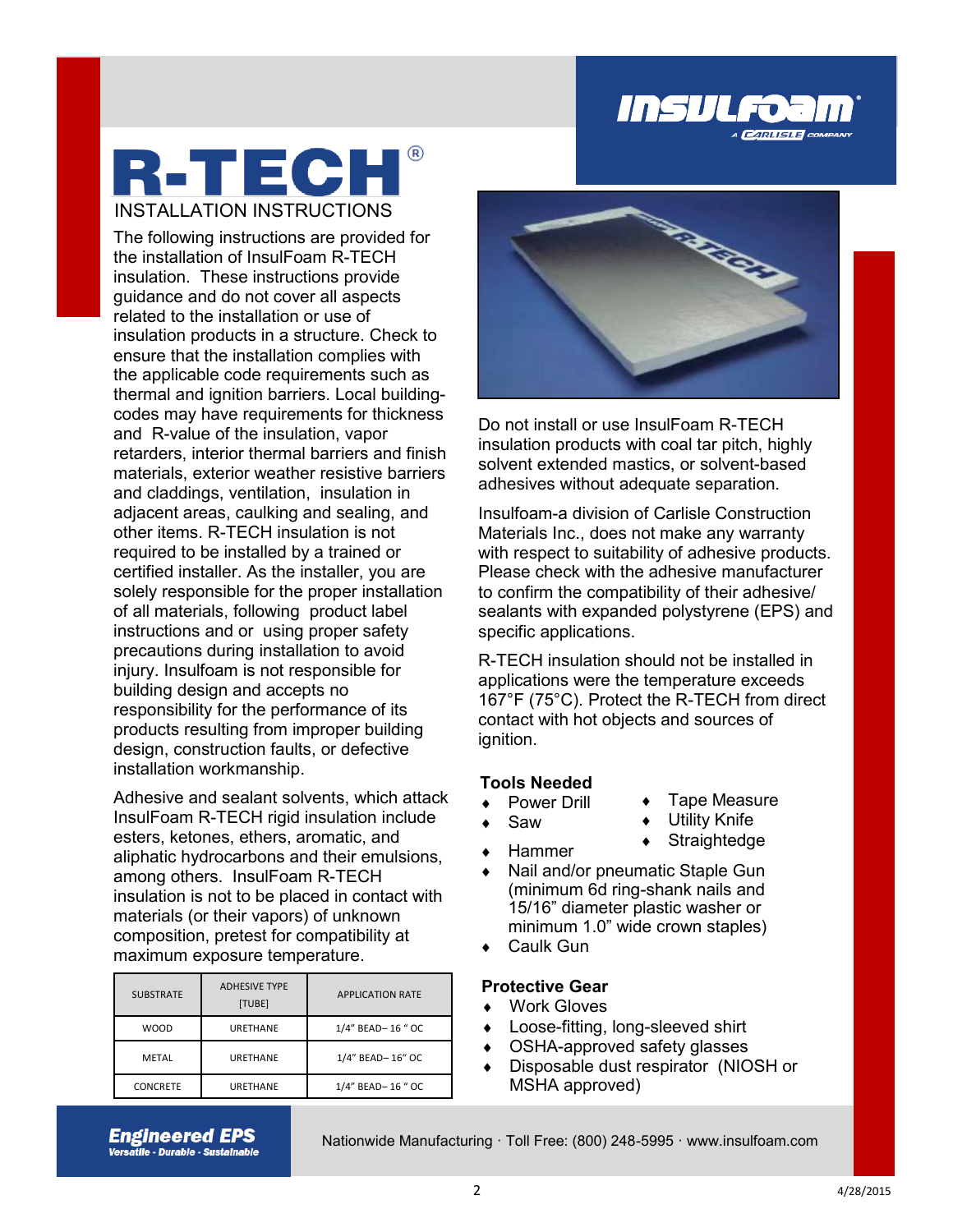

### **R-TECH** INSTALLATION INSTRUCTIONS

### **APPLICATION OF INSULFOAM R-TECH BELOW CONCRETE SLAB ON GRADE RADIANT IN FLOOR HEATING SYSTEMS**



Radiant floor heating has been used in building designs for decades. Presently, insulation materials and technology have increased the benefits of radiant heated floors, offering the promise of cost-efficient comfort for residential and commercial construction applications.

Insulfoam-a division of Carlisle Construction Materials Inc., manufacturers several suitable R-TECH insulations for use with radiant in-floor heating systems. R-TECH insulation products can be manufactured with high compressive strength, excellent resistance to moisture and proven long term R-value for radiant floor applications.

The variety of densities of R-TECH offer compressive strengths which allows architects and designers to select the right product for calculated design loads. Insulfoam sales representatives can assist with the right product to meet your specifications.

Vapor retarders under the slab are an important part of these systems, and a moisture barrier installed beneath the foam insulation is also often advised. Consult your local building code.

### **Design of Concrete Slabs on Grade Supported by R-TECH Insulation:**

Insulated concrete slabs are common in cold storage facilities. These slabs and the layers below must be capable of supporting the live and dead loads imposed by vehicles, stationary or moving equipment, loaded storage racks and pedestrian traffic. InsulFoam R-TECH Expanded Polystyrene (EPS) insulation provides support beneath insulated concrete floor slabs. The slab and supporting layers must be designed with consideration given to the rigidity of each layer. Proper design avoids excessive deflection which can result in cracking. *Note: It is recommended that final insulated concrete slab design be specified by a professional architect or engineer.*

Insulfoam– a division of Carlisle Construction Materials Inc., recommends professional Architects, Engineers and Installers be familiar with insulated concrete slab design and construction. Reference sources are:

- *The American Society of Civil Engineers—*Publishes documents that can be helpful for floor and slab construction. Two publications that deal with suspended slab construction are the "ASCE Standard for the Structural Design of Composite Slabs" (ANSI/ ASCE 3-91) and "ASCE Standard Practice for Construction and Inspection of Composite Slabs" (ANSI/ASCE 9-91).
- *American Concrete Institute* Guide for Concrete Floor and Slab Construction-ACI 302.1R-96
- Radiant Professionals Alliance 18927 Hickory Creek Drive, Ste. 220 Mokena, IL 60448 Phone: (877) 427-6601 [RPA@radiantprofessionalsalliance.org]

Disclaimer of Liability:

accuracy or reliability of data associated with particular uses of any product described herein. Nothing contained in this document shall be considered a<br>recommendation. Customer is responsible for determining whether prod Technical information contained herein is furnished without charge or obligation and is given and accepted at recipient's sole risk. Because conditions of use may vary and are beyond our control, Insulfoam-a division of Carlisle Construction Materials Inc., makes no representation about, and is not responsible or liable for the recommendation. Customer is responsible for determining whether products and the information in this document are appropriate for Customer's use and for ensuring that Customer's workplace and disposal practices are in compliance with applicable laws and other government enactments.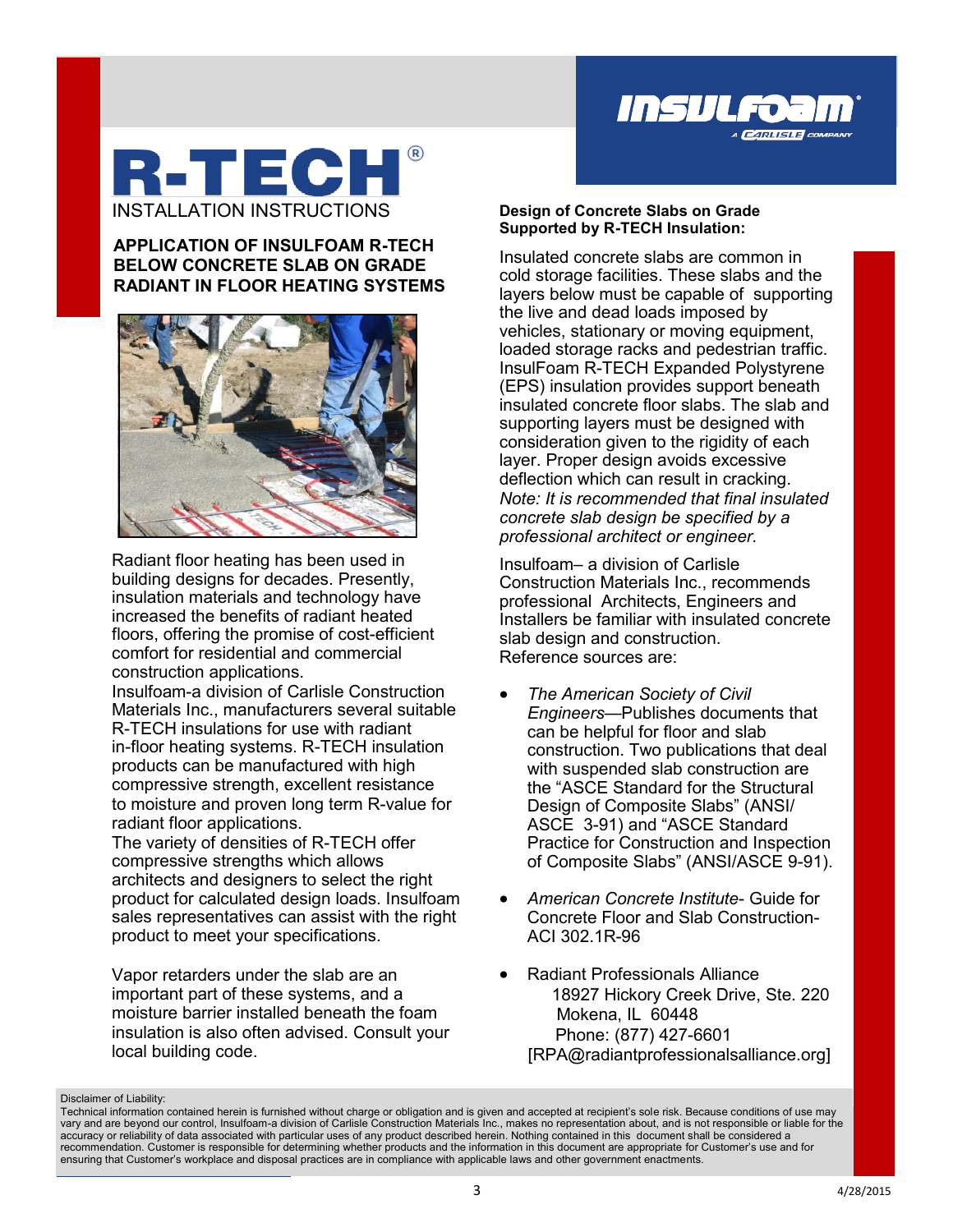

### **APPLICATION OF INSULFOAM R-TECH BELOW CONCRETE SLAB ON GRADE RADIANT IN FLOOR HEATING SYSTEMS**

#### **Maximum Allowable Stress on R-TECH Insulation:**

A concrete slab must be capable of distributing loads over an area sufficiently large so that pressure on underlying layer(s) does not exceed allowable limits. When R-TECH insulation is used below the slab, allowable stress limits are defined based on a percentage of the R-TECH insulation's minimum compressive strength as shown in Table 1.

Insulfo:

**CARLISLE** CO



**TABLE 1**

#### Disclaimer of Liability:

accuracy or reliability of data associated with particular uses of any product described herein. Nothing contained in this document shall be considered a<br>recommendation. Customer is responsible for determining whether prod Technical information contained herein is furnished without charge or obligation and is given and accepted at recipient's sole risk. Because conditions of use may vary and are beyond our control, Insulfoam-a division of Carlisle Construction Materials Inc., makes no representation about, and is not responsible or liable for the recommendation. Customer is responsible for determining whether products and the information in this document are appropriate for Customer's use and for ensuring that Customer's workplace and disposal practices are in compliance with applicable laws and other government enactments.